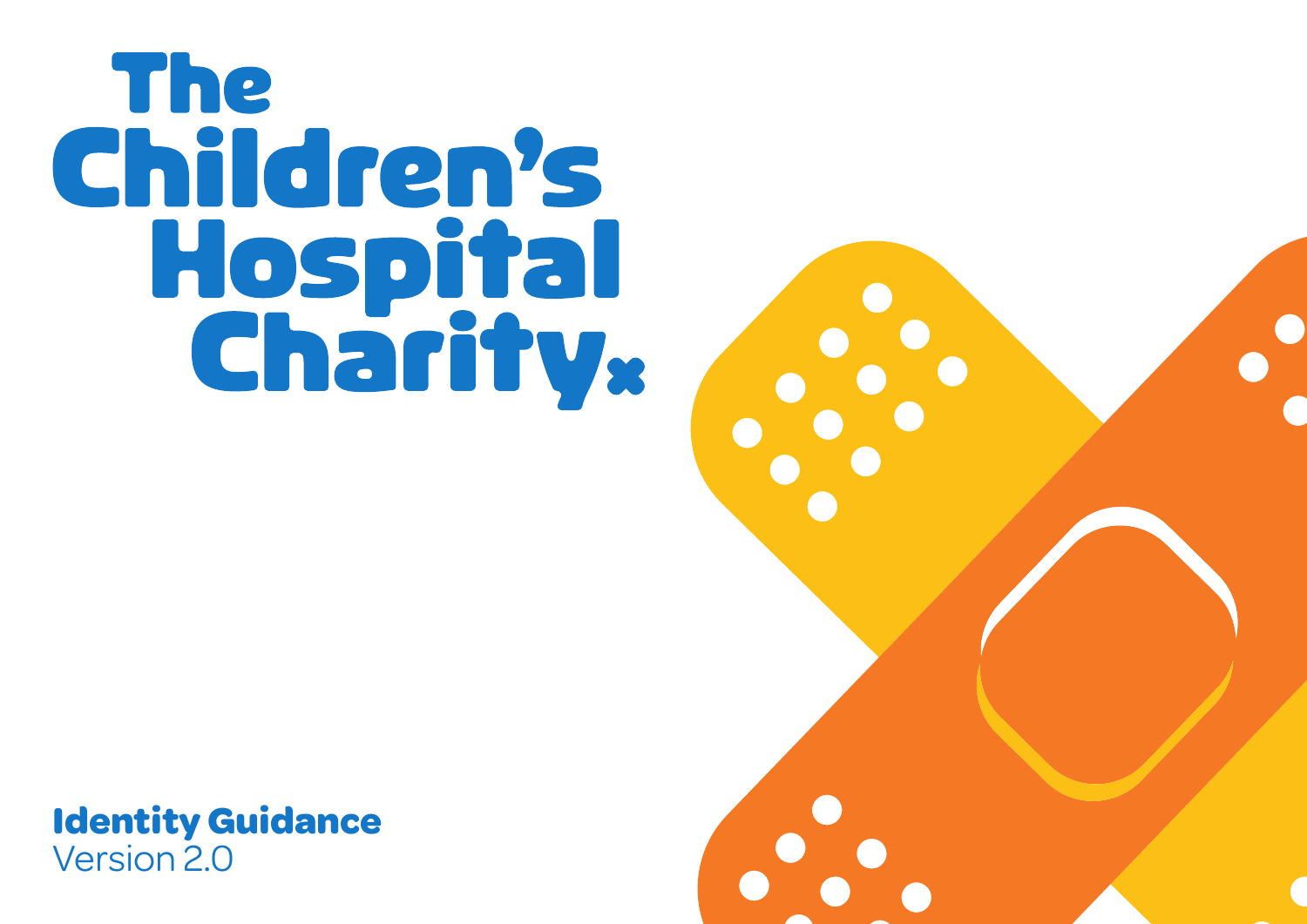### Identity Guidance Version 2.0

The following is basic identity guidance for The Children's Hospital Charity. Please refer to this when using the logotype, our plaster and paw print graphic devices, the colour palette and typefaces. If you have any questions regarding this identity please direct them to the marketing team at:

communications@tchc.org.uk

We want the identity to play a vital role in communicating the values and personality of the charity and its purpose. Communications should paint a picture of an organisation that is energetic and driven in pursuing better for the hospital and its patients and families. It seeks a warm, vibrant relationship with supporters and shows its determination to always strive for more and better care facilities for children and young people. The main element of the personality here is energy – we want to show pace and conviction, to gather people behind the drive to make it better!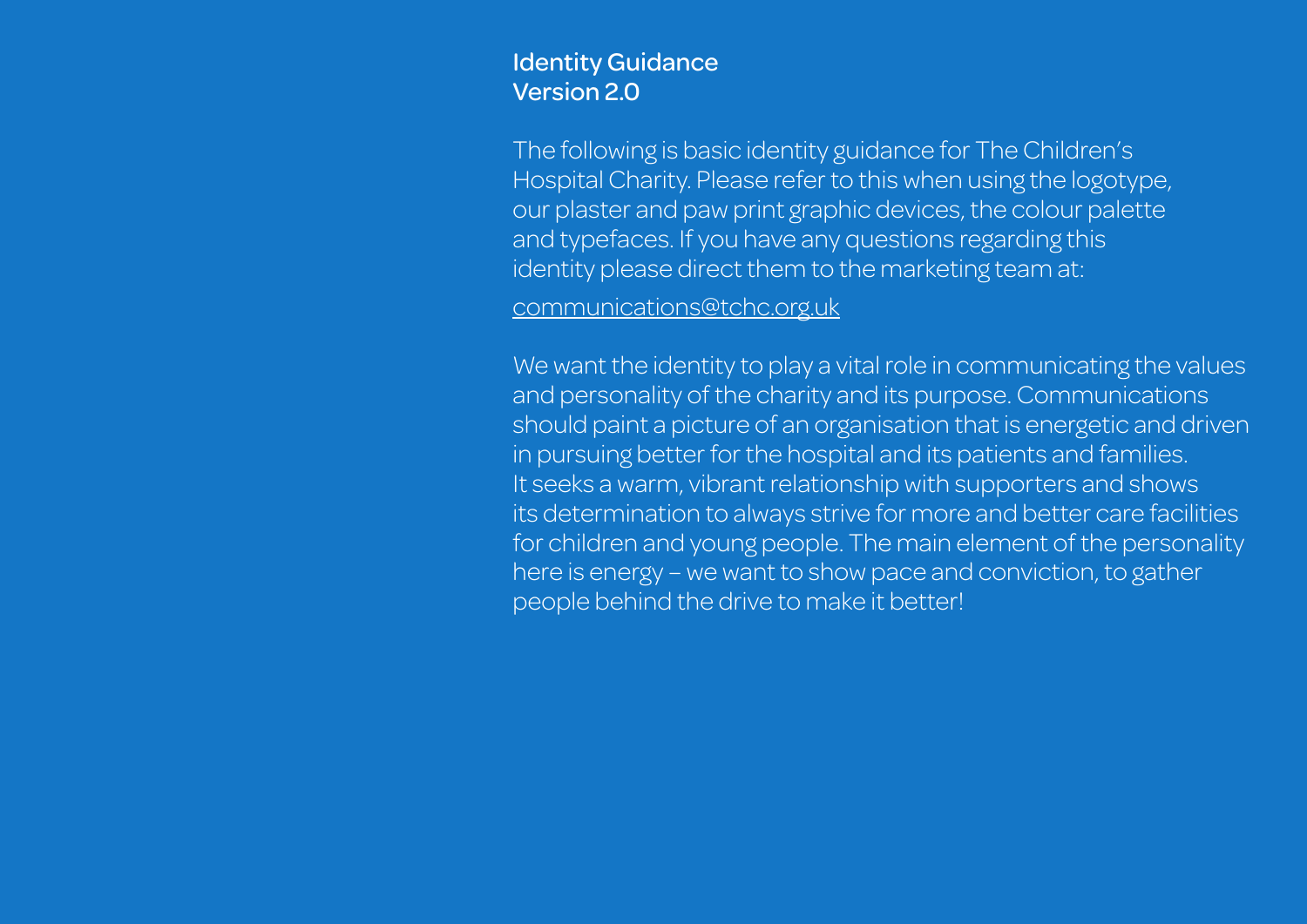**The money we raise through donations , fundraising and everything in between funds lifesaving specialist equipment, new facilities, vital research for the treatment for thousands of children from across the world and helps us create a comfortable, engaging environment. One of only three standalone specialist children's hospitals in the UK, the quality of care here is testament to the skill and dedication of staff, the generosity of our donors and the courage of our children and their families.**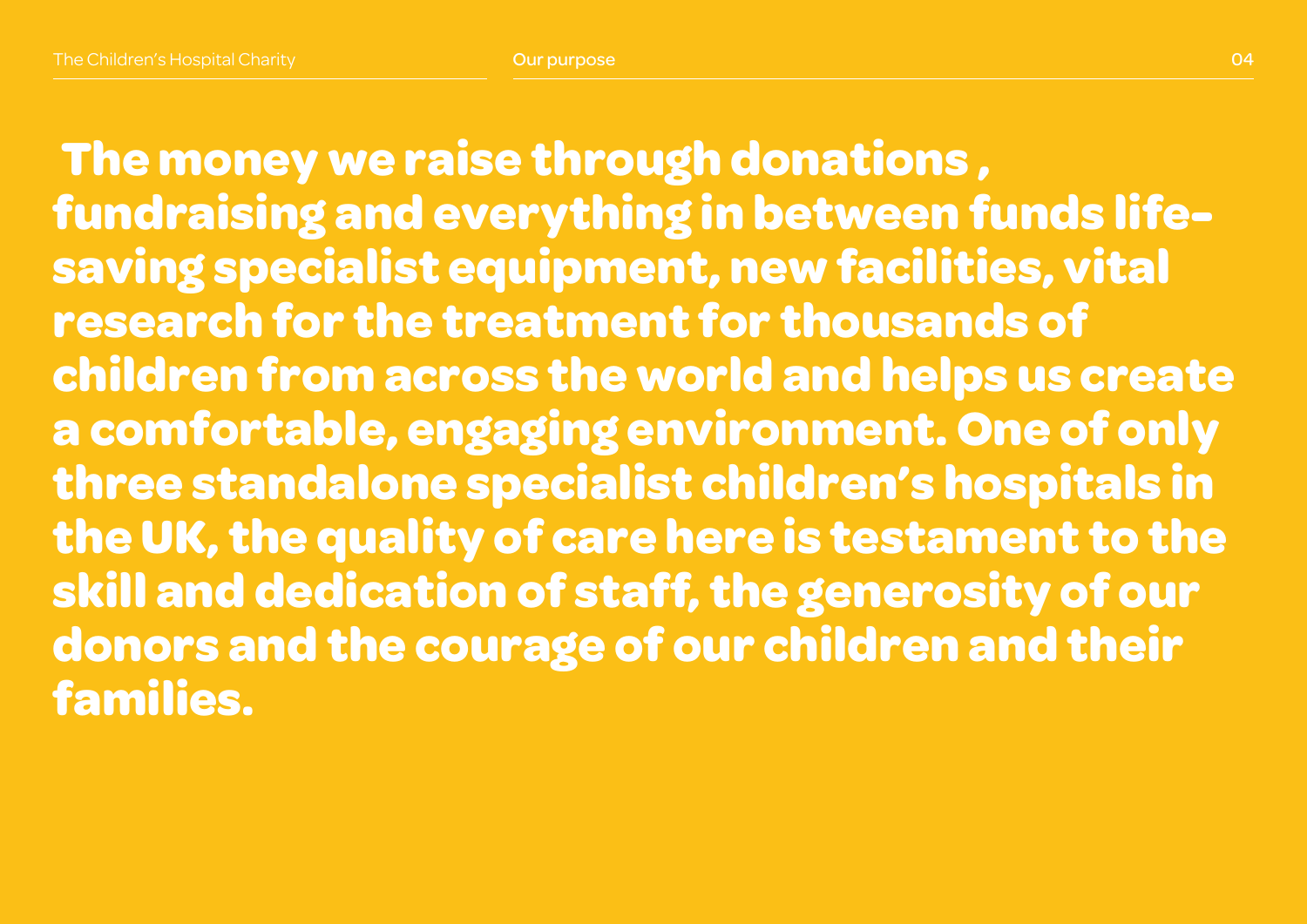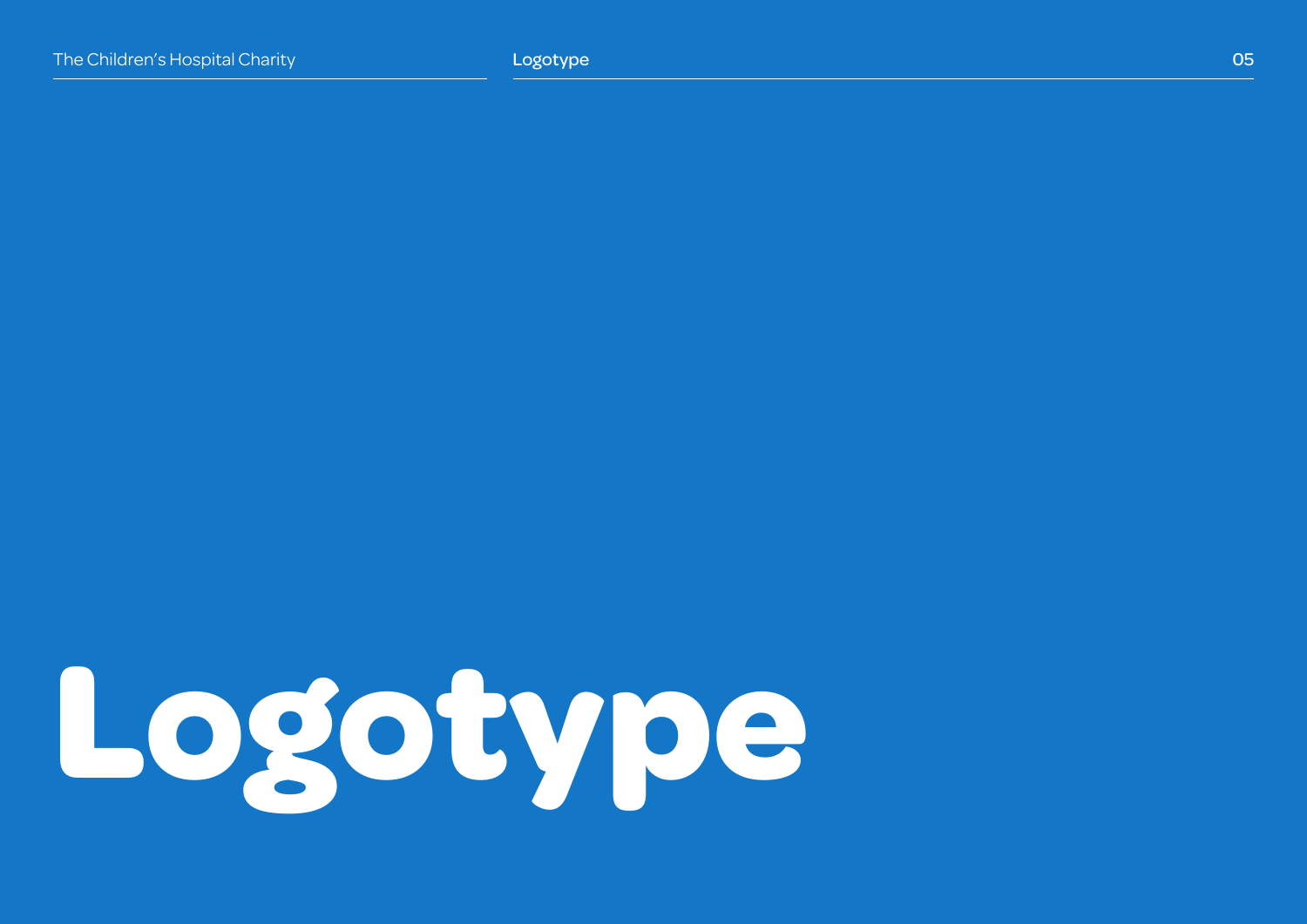# The Children's Hospital Charliv.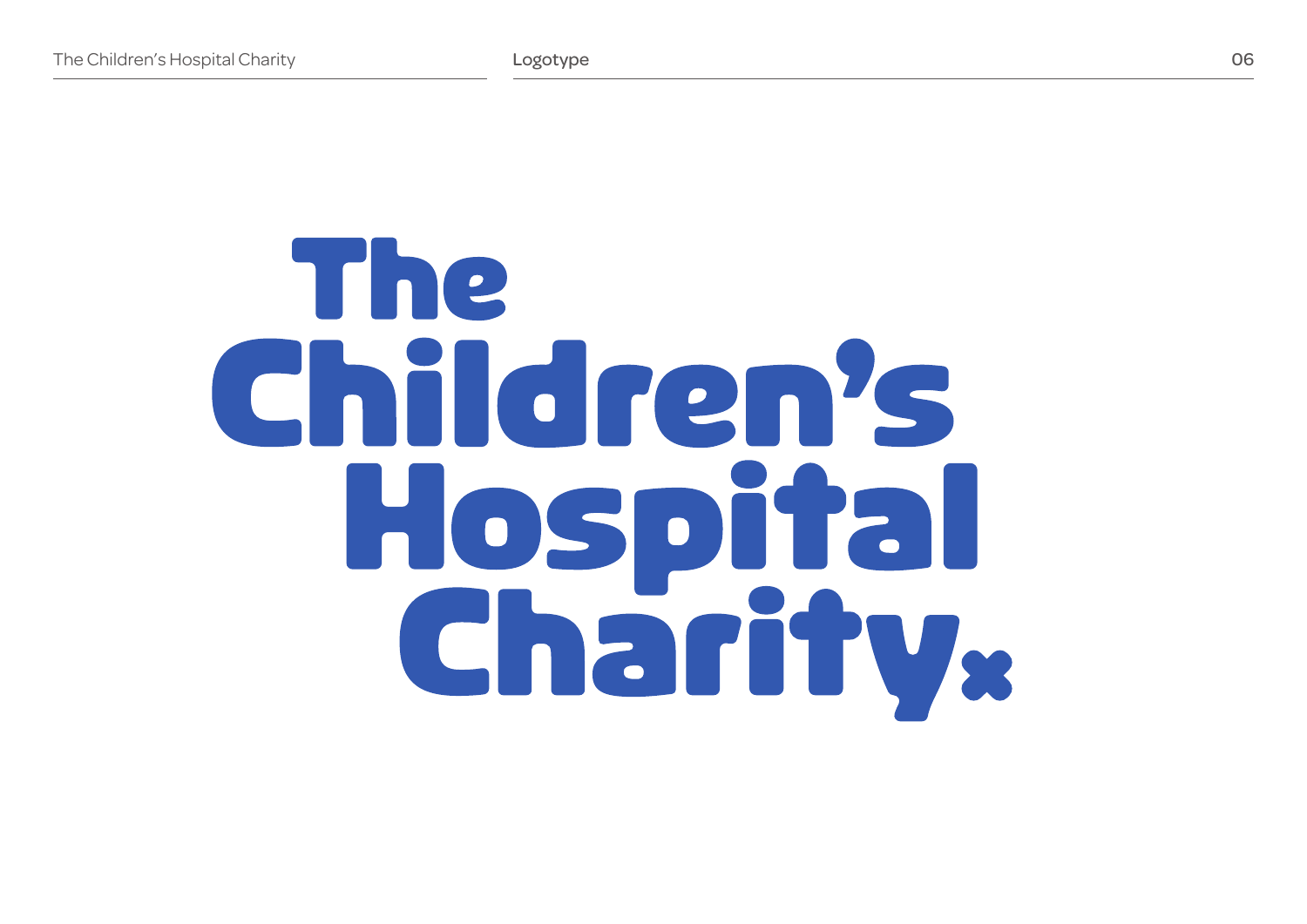**Our logotype is our main signifier and visual portrayal of how we make it better. Please ensure you use it on all print, web and marketing material. Any exclusion from this should be discussed with a member of the marketing team.** 

#### **Position and placement**

Our logotype is pretty flexible and should be positioned according to the overall design and format. We just ask that there is clear space around it and good readability. Corners work well.

#### **Size and scale**

Size and scale should be determined by the design and format, but as a minimum the height of the logo should be no less than 10mm (print) or 70px (screen).

As a guide our recommended sizes are as follows:

| <b>Format</b>  | <b>Logo height</b> |
|----------------|--------------------|
| A6             | 16mm               |
| A <sub>5</sub> | 22mm               |
| A4             | 32mm               |
| AЗ             | 44 <sub>mm</sub>   |

#### **Exclusion zone**

Always make sure the logotype has sufficient clear space around it. As a general rule set the exclusion zone to 50% the height of the logo.

## **The Children's** Hospital<br>Charity.

Minimum print size

Minimum screen size



**The Children's Hospital**<br>**Charity**<sub>\*</sub>

Exclusion zone

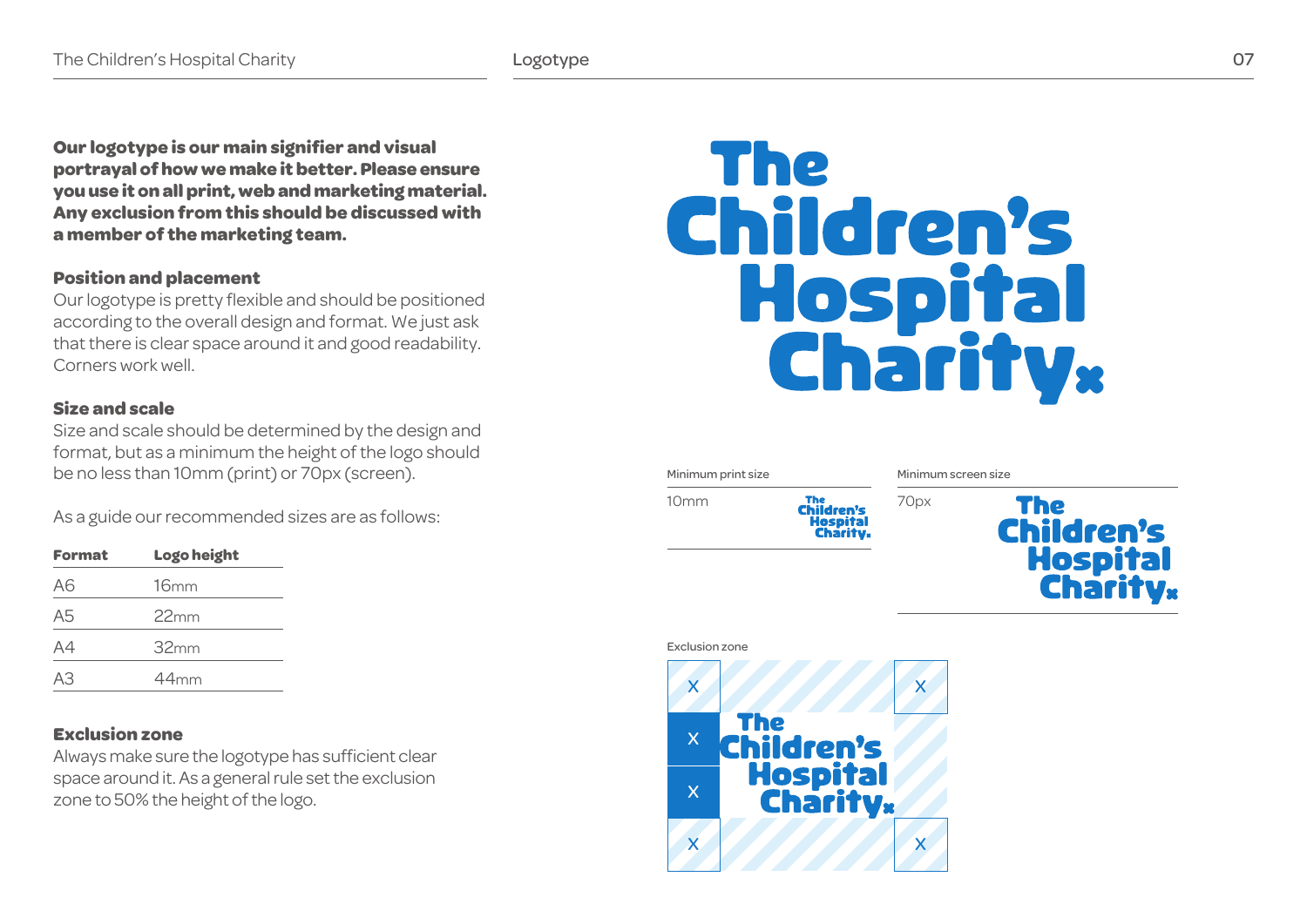#### **Colour**

Our logo should only be reproduced in blue (Pantone 300c), white or black. This will ensure consistency across everything we produce.

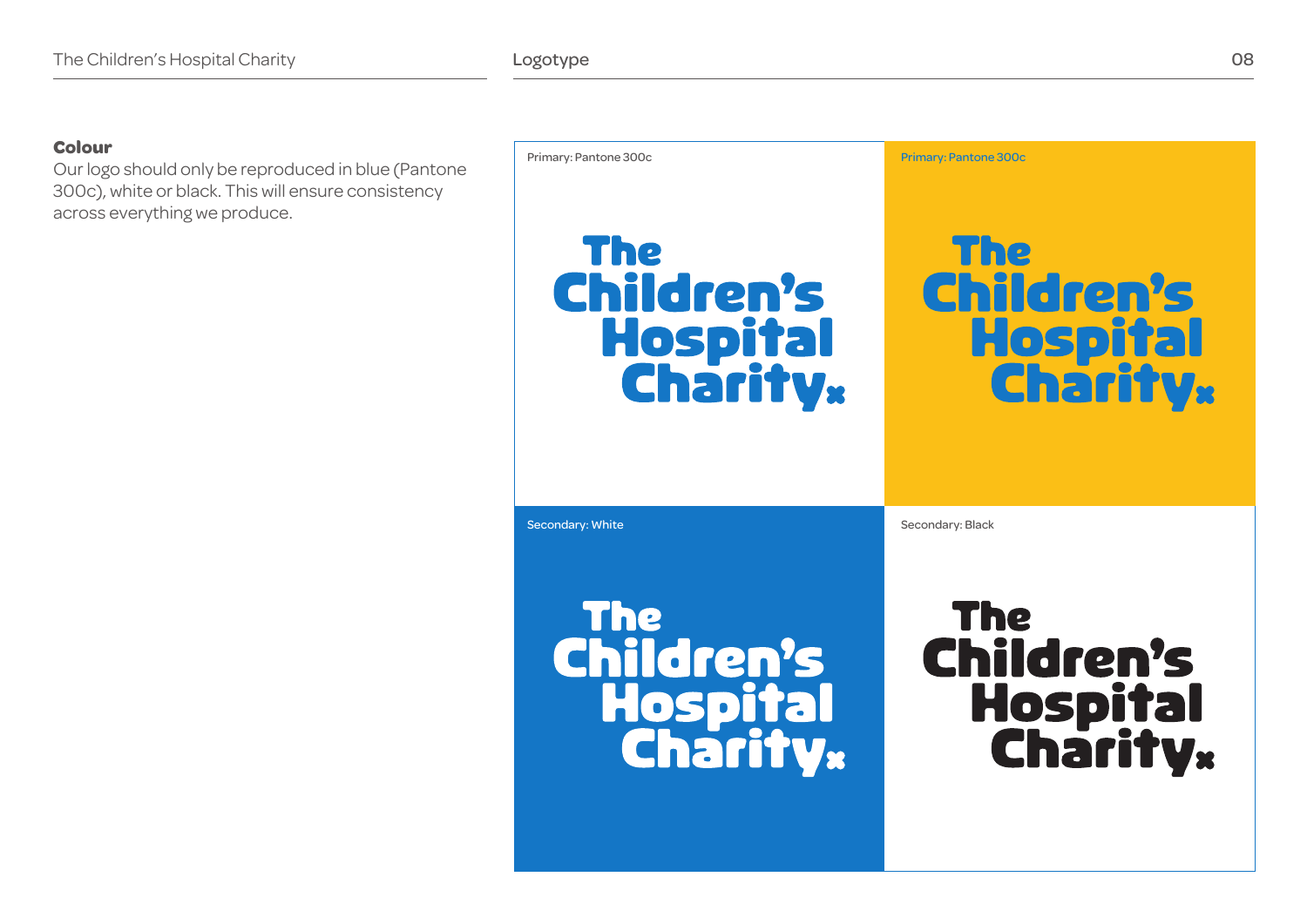#### **Logo misuse**

Our logo should always be applied consistently in accordance with the guidance outlined in this document. Here are some examples of how the logo should not be applied.

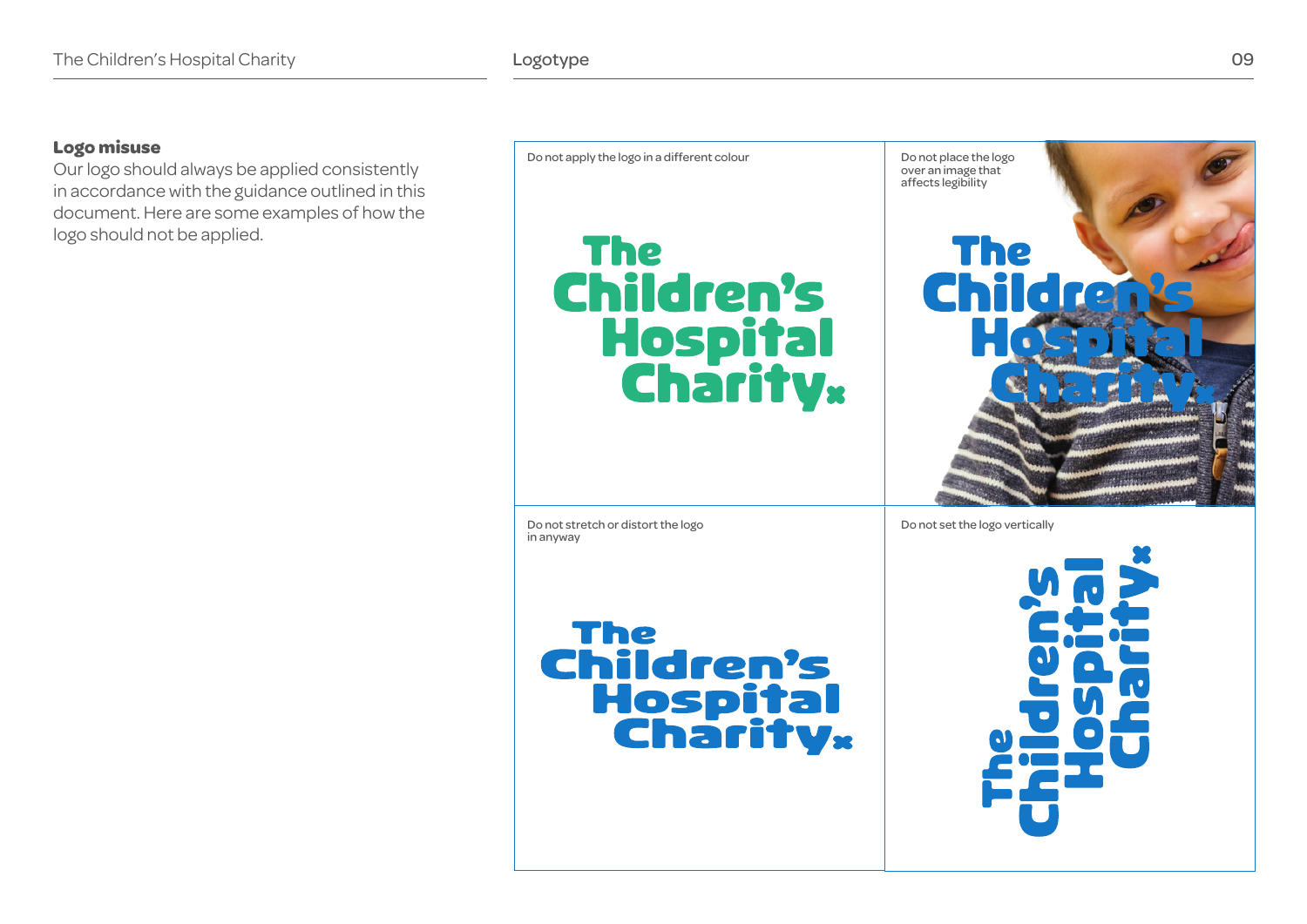#### **Additional logo lock-ups**

'Registered Charity' and 'In support of' lock-ups are available from a member of the marketing team.

Should you need to reproduce these yourself, please use the logos opposite as a guide for scale and position

As a basic rule, position each type element 10% the height of the logo away and ensure the text is never reproduced less than 6pt.

## The **Children's Hospital**<br>Charity<sub>x</sub>

Registered Charity No. 505002



Registered Charity No. 505002

#### In support of



Registered Charity No. 505002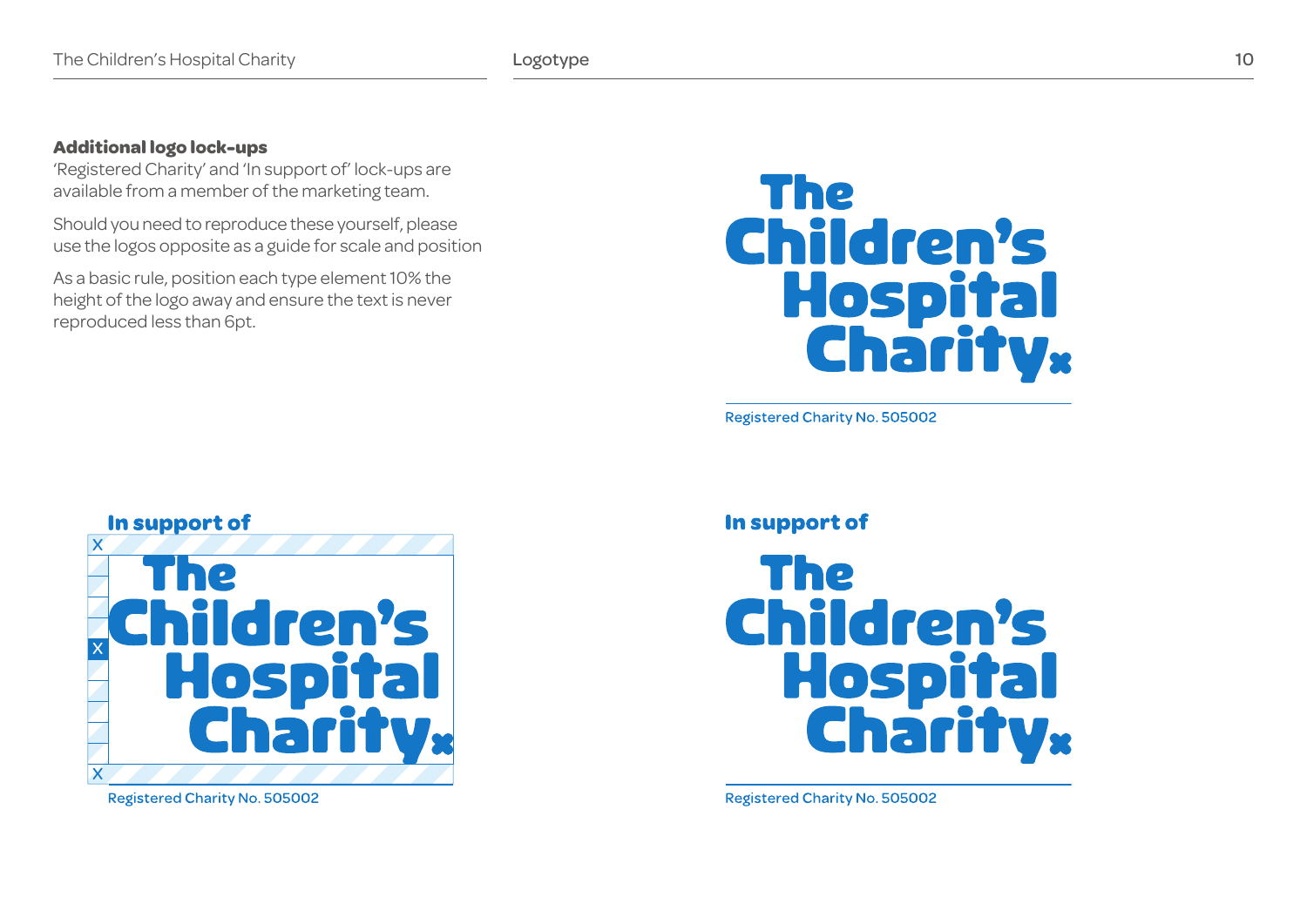# **Colour**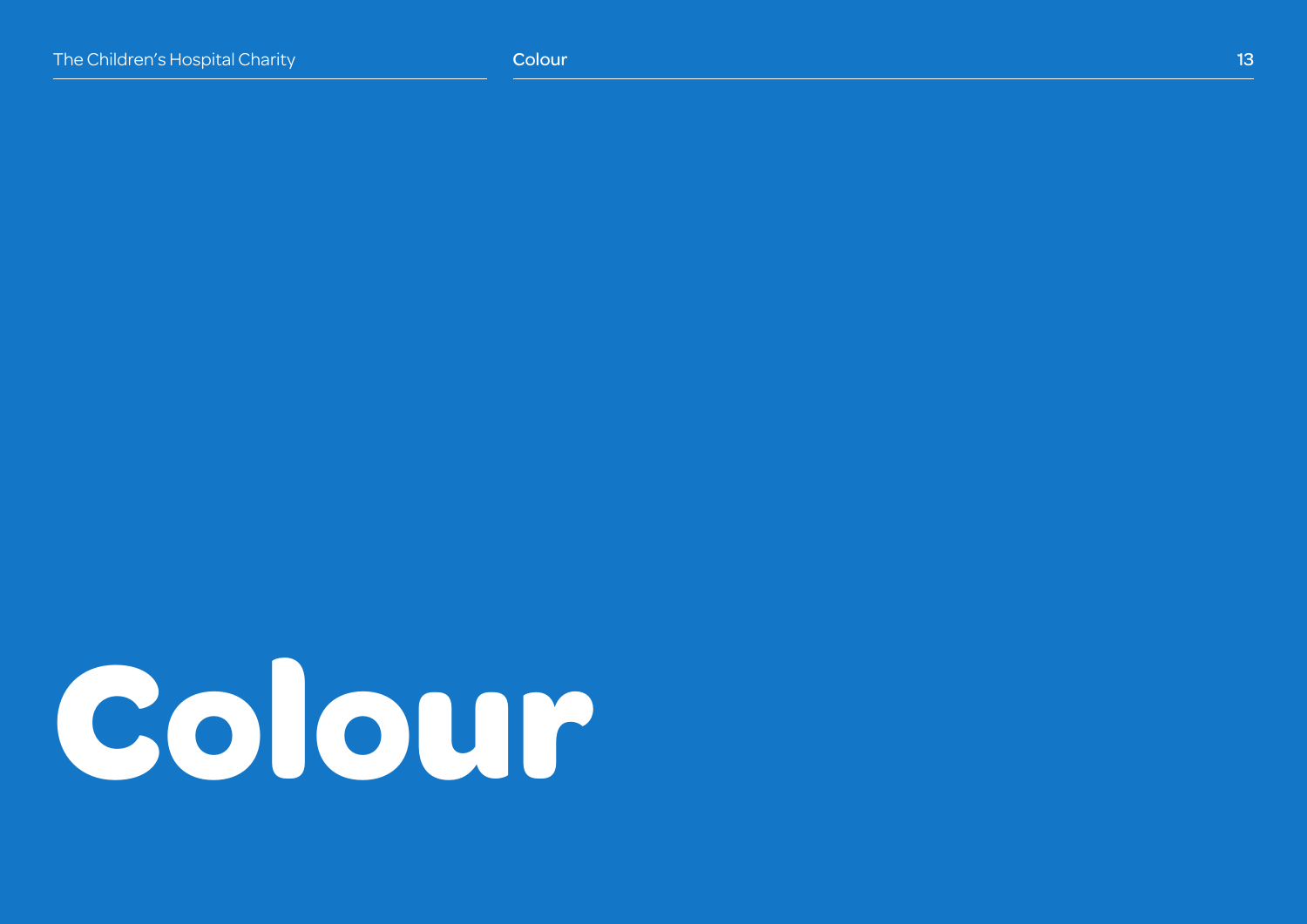#### **Primary colour palette**

Our primary colour palette consists of three main colours which should feature on all marketing material. Backgrounds, typography and logos can all be set using this palette.

### Pantone 300 C

#### Pantone 123 C

#### Pantone 298 C

| $\blacksquare$ |  |
|----------------|--|
|                |  |
|                |  |
|                |  |
|                |  |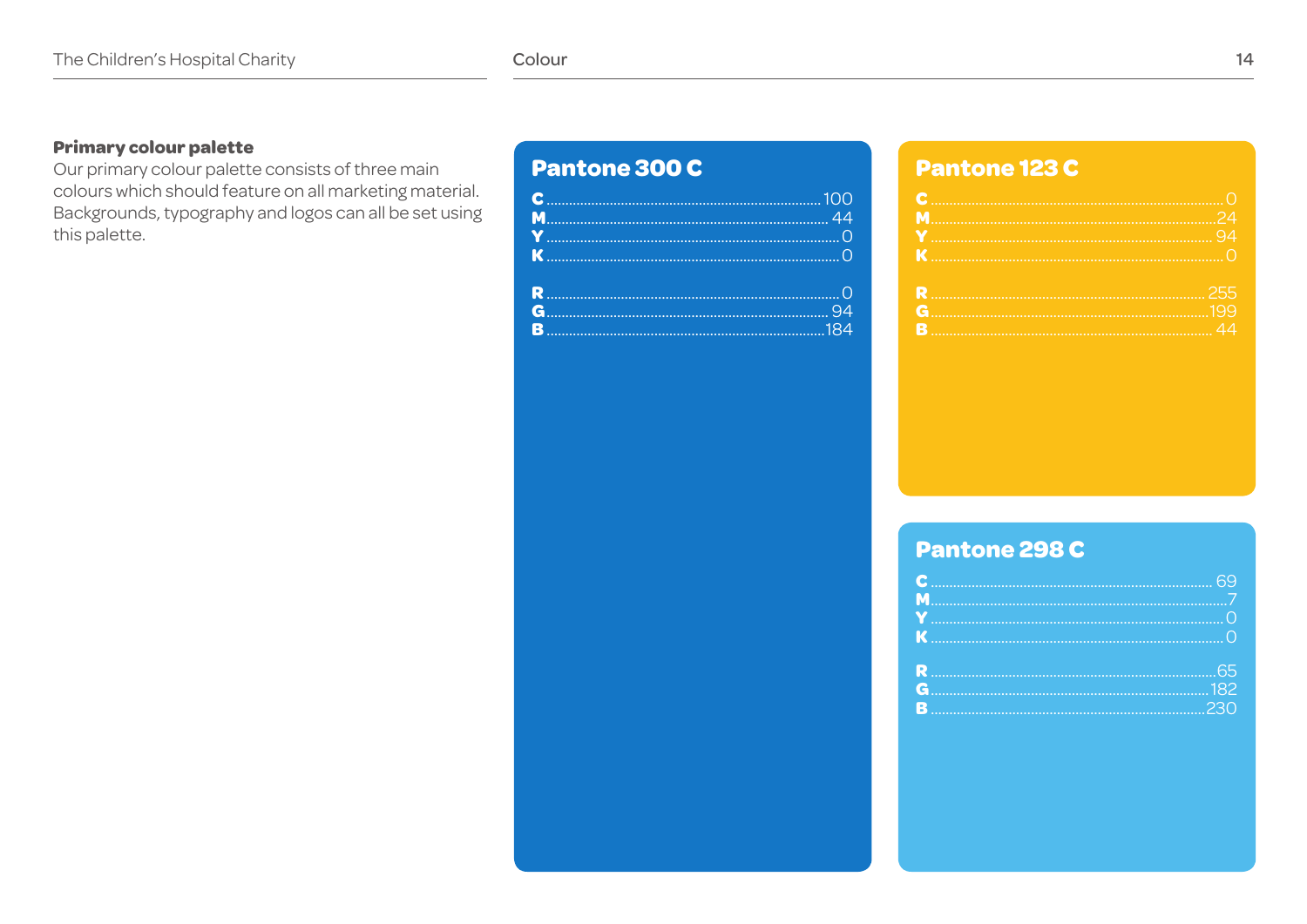#### **Secondary colour palette**

Our secondary palette is there to support the primary and should be used sparingly. You might consider one of these colours when creating tone and/or highlight within a design. We've also got a deep grey that can be used for setting typography.

| Pantone 288 C                                                                                                               | Pantone 425 C            |   | Pantone 130 C                        |  |
|-----------------------------------------------------------------------------------------------------------------------------|--------------------------|---|--------------------------------------|--|
|                                                                                                                             |                          |   |                                      |  |
| K                                                                                                                           | <u>Y ………………………………………</u> |   |                                      |  |
|                                                                                                                             |                          |   | R Manach ann an Dùbhlach an Dùbhlach |  |
|                                                                                                                             |                          |   |                                      |  |
| <b>Pantone 1585 C</b>                                                                                                       | Pantone 2592 C           |   | Pantone 225 C                        |  |
|                                                                                                                             |                          |   |                                      |  |
|                                                                                                                             |                          | ഹ |                                      |  |
|                                                                                                                             |                          |   |                                      |  |
|                                                                                                                             |                          |   |                                      |  |
|                                                                                                                             |                          |   |                                      |  |
| G<br><u> 10 March 10 March 10 March 10 March 20 March 20 March 20 March 20 March 20 March 20 March 20 March 20 March 20</u> |                          |   |                                      |  |

| <b>Pantone 1785 C</b> | Pantone 3405 C | Рa |
|-----------------------|----------------|----|
|                       | C<br>Я5        |    |
|                       |                |    |
|                       |                |    |
|                       |                |    |
|                       | R              |    |
|                       | 75<br>G        |    |
|                       | B              |    |

#### one 3275 C

| <b>C</b> 95                                             |
|---------------------------------------------------------|
|                                                         |
|                                                         |
| $\mathbf K$ . The continuum continuum contract $\Omega$ |
|                                                         |
|                                                         |
|                                                         |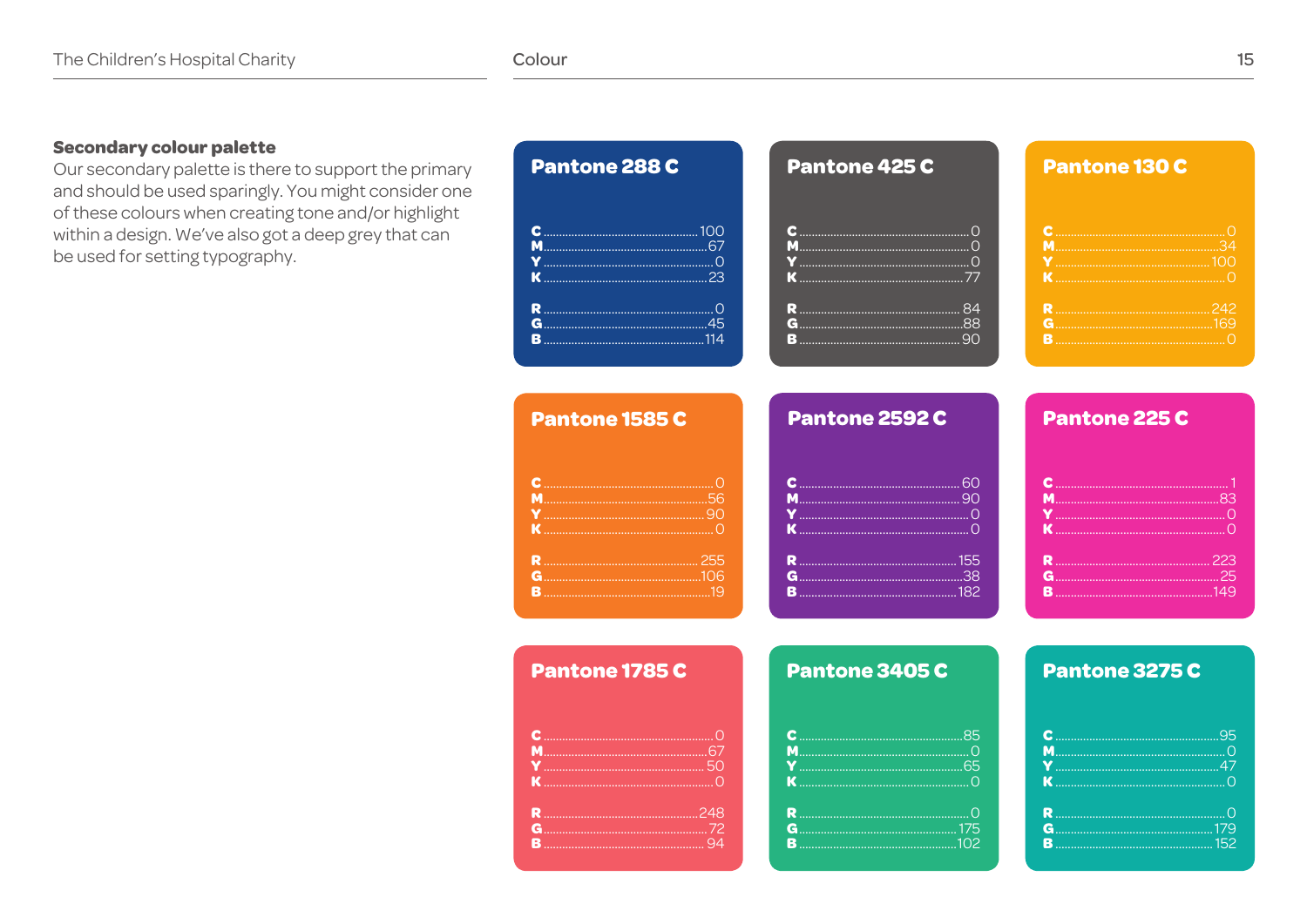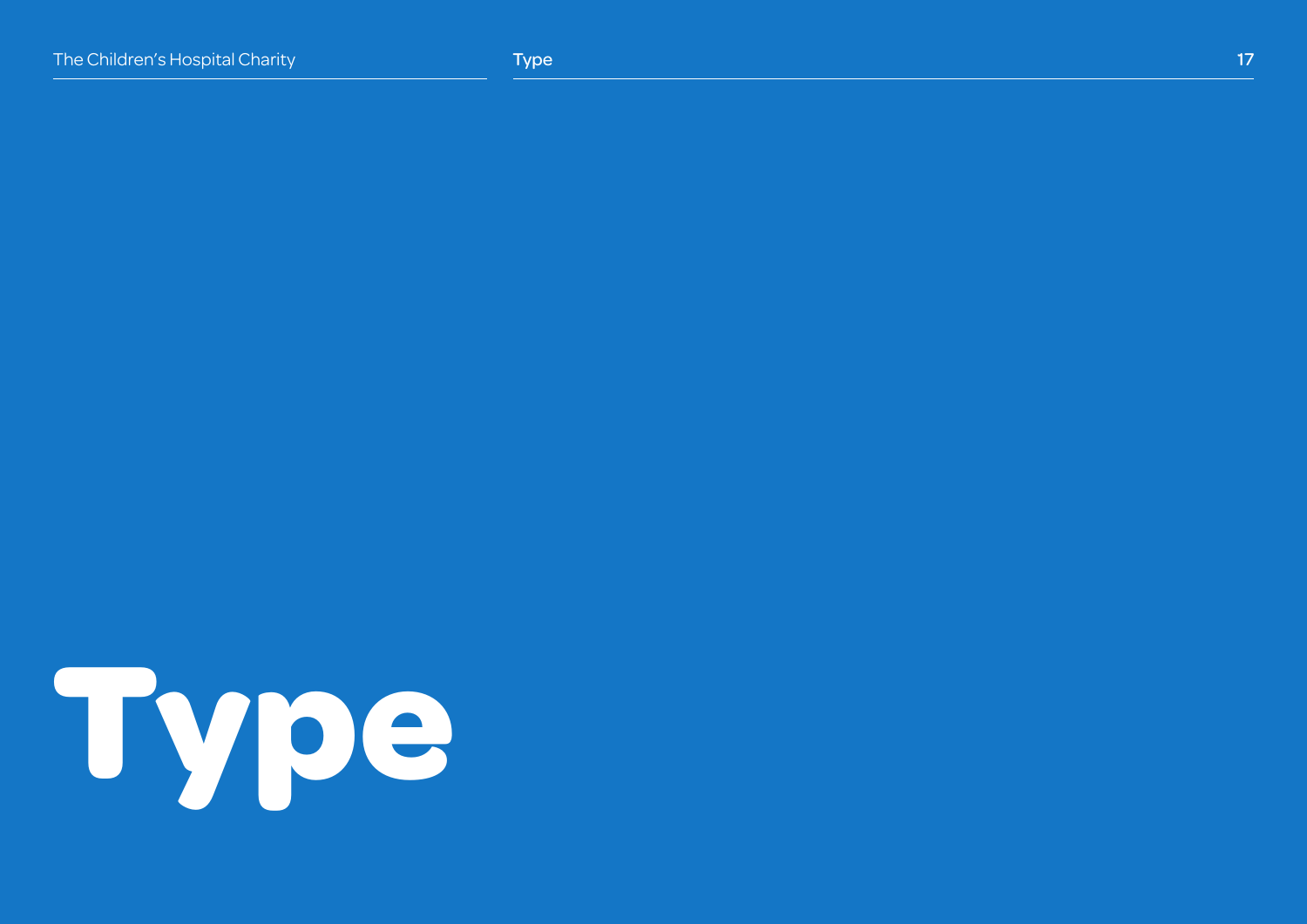#### **Primary typeface**

Our primary typeface is Omnes, which we've chosen because it has a strong, stable, 'grown up' feel in its lighter weights. But, at bold or black it brings some of that softness and fun back in.

Available from either Type Kit or Darden Studio:

www.typekit.com/fonts/omnes-pro www.dardenstudio.com/typefaces/omnes\_pro

**Minimum type size —** Try to avoid setting text below 9pt. If in doubt, print out and test. Text should be clear, readable and appropriate for the communication.

In some instances, such as business cards, a smaller text size is permitable, but should always be discussed with a member of the marketing team.

Omnes Regular abcdefghijklmnopqrstuvwxyz ABCDEFGHIJKLMNOPQRSTUVWXYZ 0123456789@£%?!

Omnes Medium abcdefghijklmnopqrstuvwxyz ABCDEFGHIJKLMNOPQRSTUVWXYZ 0123456789@£%?!

## **Omnes Bold abcdefghijklmnopqrstuvwxyz ABCDEFGHIJKLMNOPQRSTUVWXYZ 0123456789@£%?!**

## Omnes Black abcdefghijklmnopqrstuvwxyz ABCDEFGHIJKLMNOPQRSTUVWXYZ 0123456789@£%?!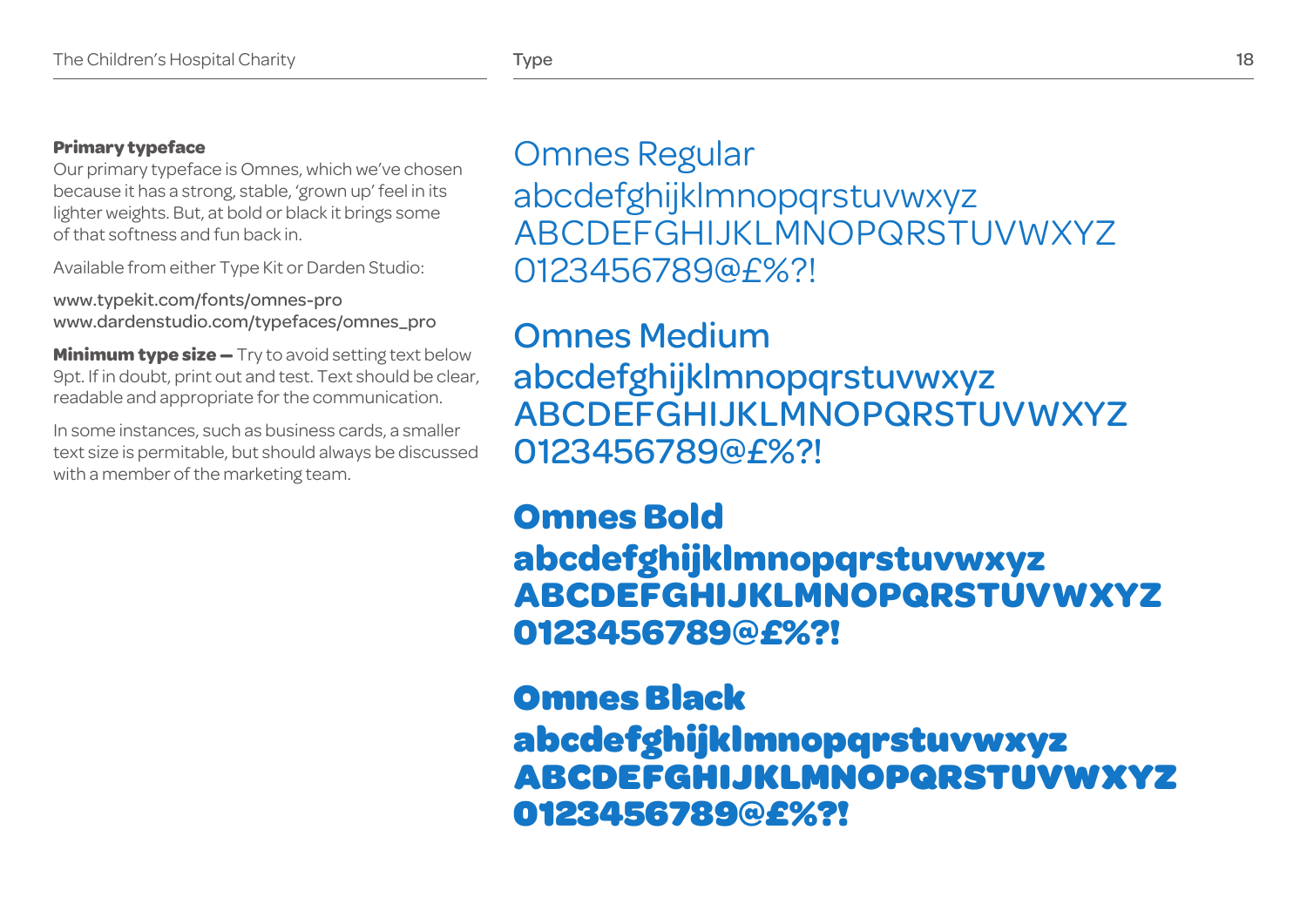#### **Secondary typeface**

Our secondary typeface is Arial, which should only be used when Omnes is unavailable. For example, internal documents or emails don't need to be set using your corporate typeface and may well be more effective, especially in electronic communications with people who might not have Omnes installed.

However, anything that is public facing, especially marketing materials should include Omnes. Any exclusion from this should be discussed with a member of the marketing team.

**Minimum type size –** Try to avoid setting text below 9pt. If in doubt, print out and test. Text should be clear, readable and appropriate for the communication.

### Arial

abcdefghijklmnopqrstuvwxyz ABCDEFGHJKLMNOPQRSTUVWXYZ 0123456789@£%?!

**Arial Bold abcdefghijklmnopqrstuvwxyz ABCDEFGHJKLMNOPQRSTUVWXYZ 0123456789@£%?!**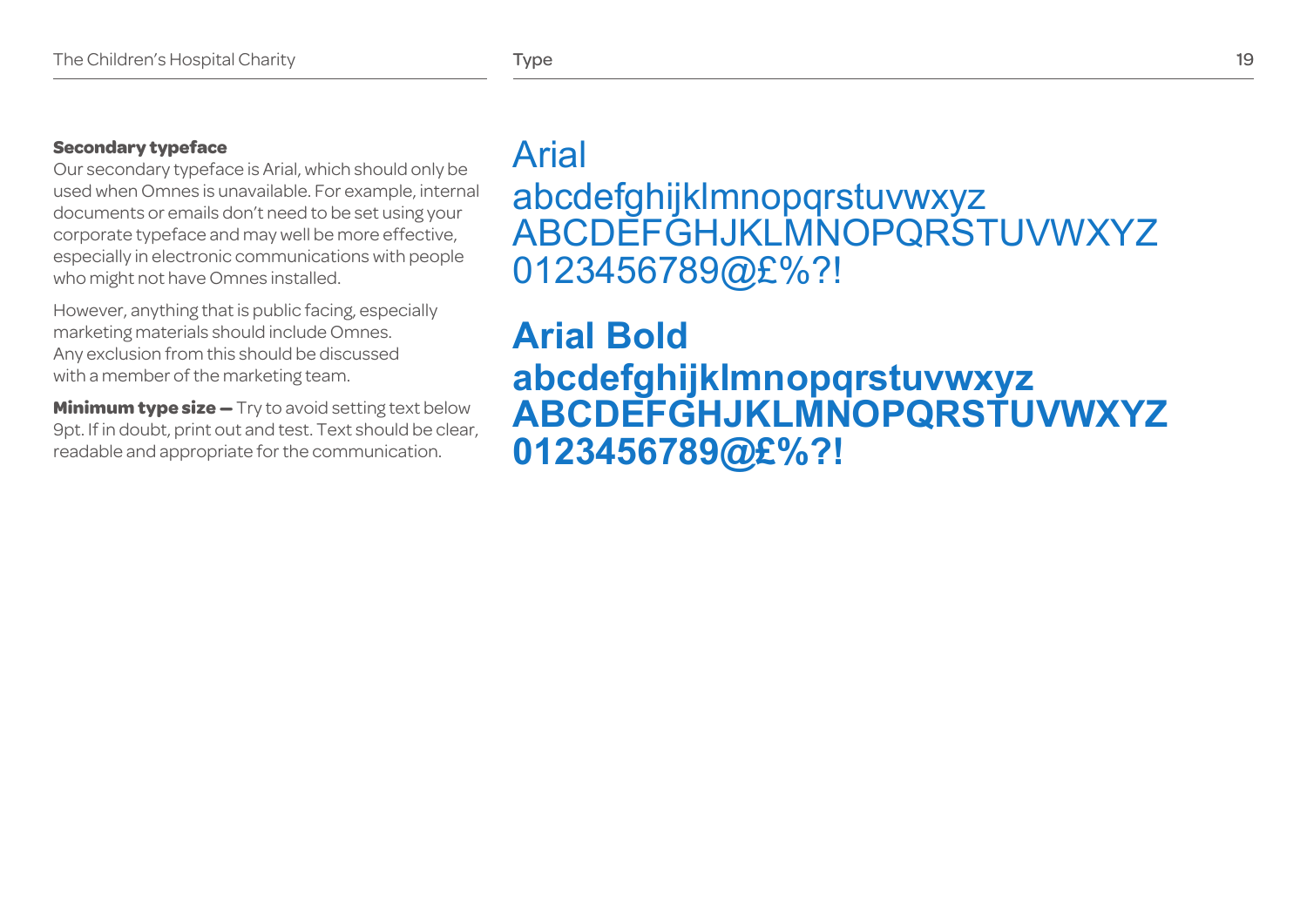# **Plaster**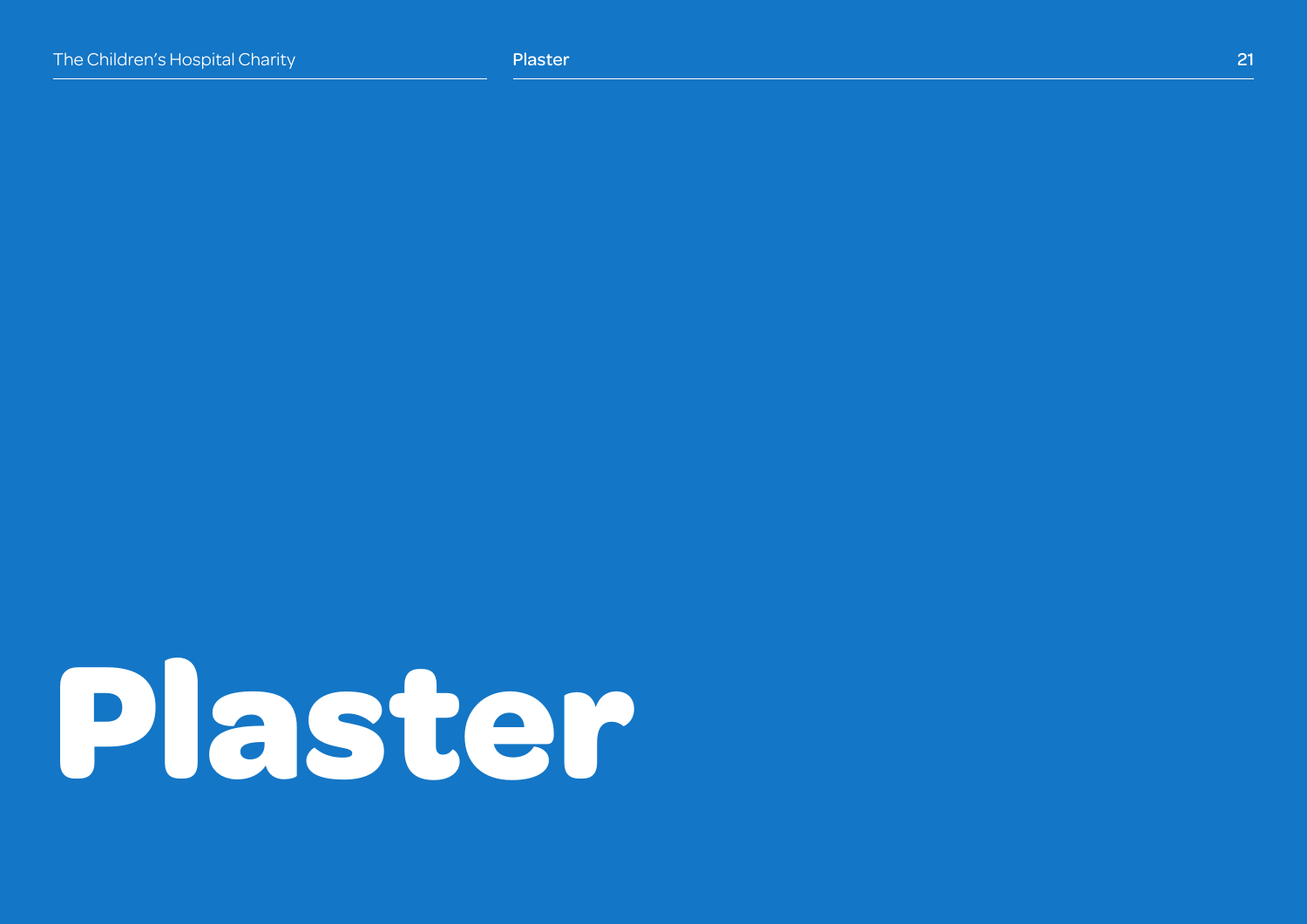#### **What is the plaster for?**

The plaster is a graphic device we use decoratively and as a sign of support. It is used by our sponsors, fundraisers and supporters to demonstrate their relationship with us and to help promote the charity. It is the main tool for use in 'corporate' or fundraising activity and a symbol of the charity's role in 'making it better'.

The plaster can be various colours depending on the project or campaign, however it cannot be blue or of the blue spectrum due to legal constraints with Blue Cross for Pets or purple such as Glasgow Children's Hospital. The primary colour will be yellow and orange.

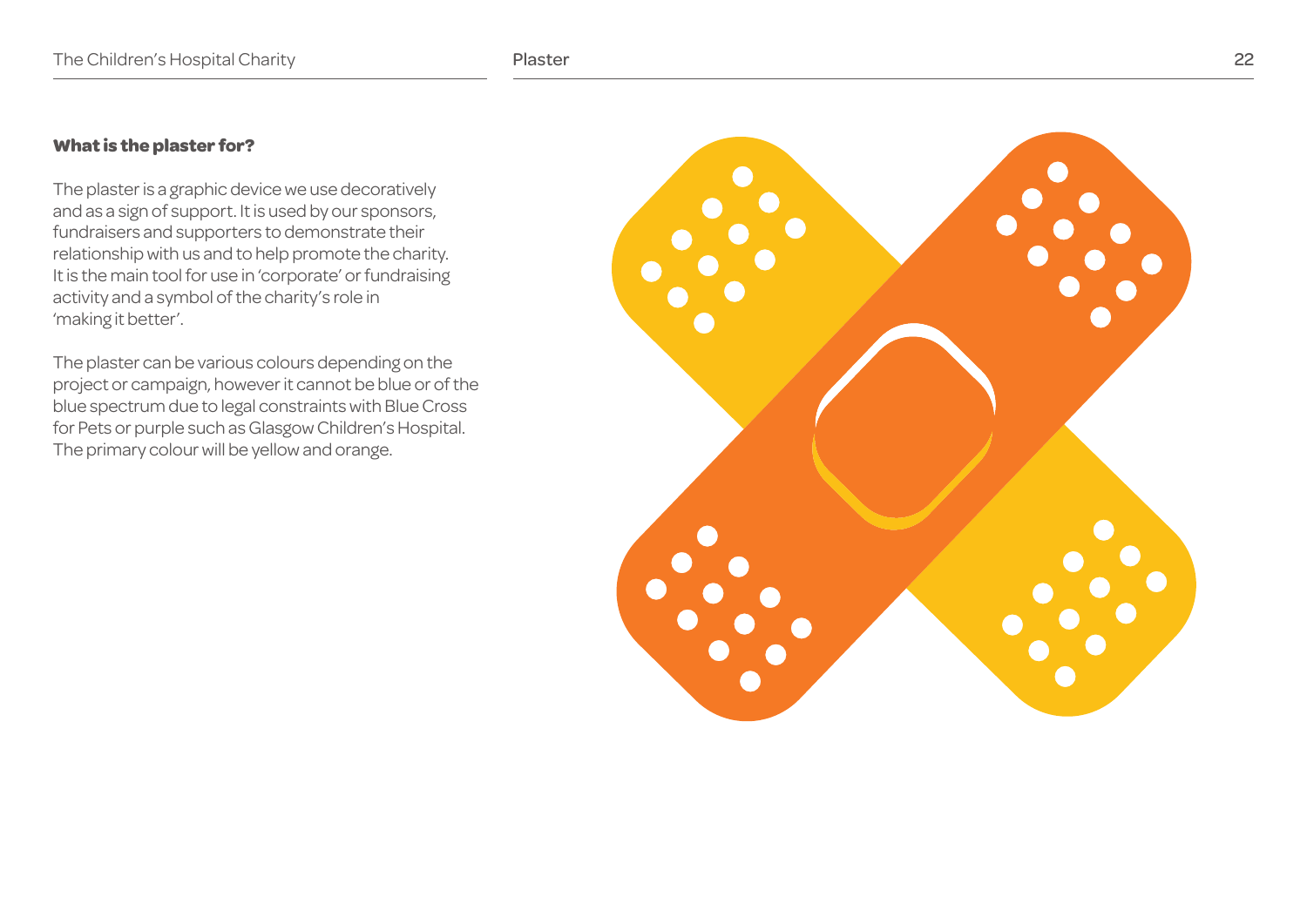# **Theo**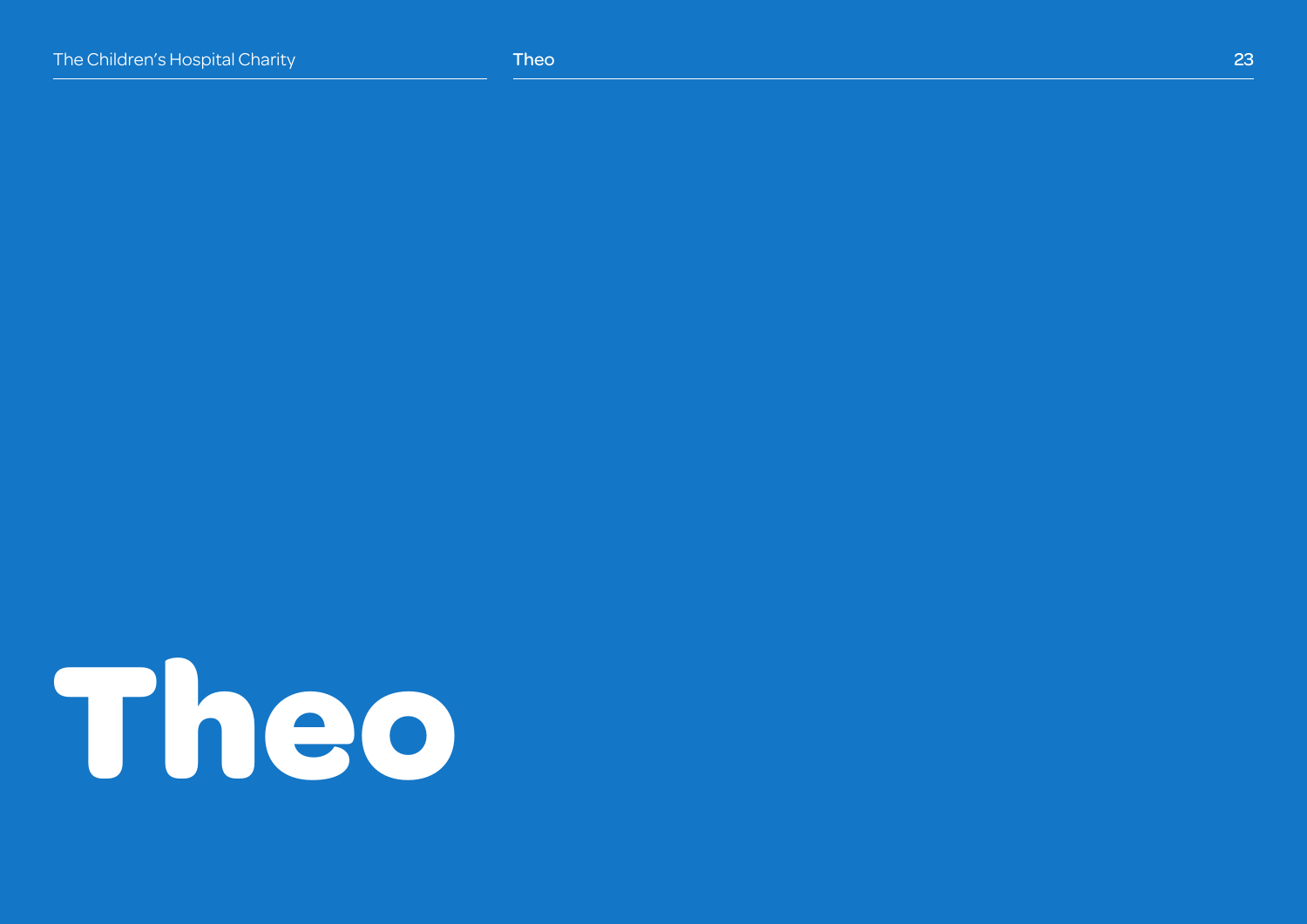#### Theo 24

#### **Theo**

Theo has a voice and he is an active fundraiser getting involved in lots of different activities. He likes to get involved in lots of active challenges from running to cycling and features in our fundraising campaigns.

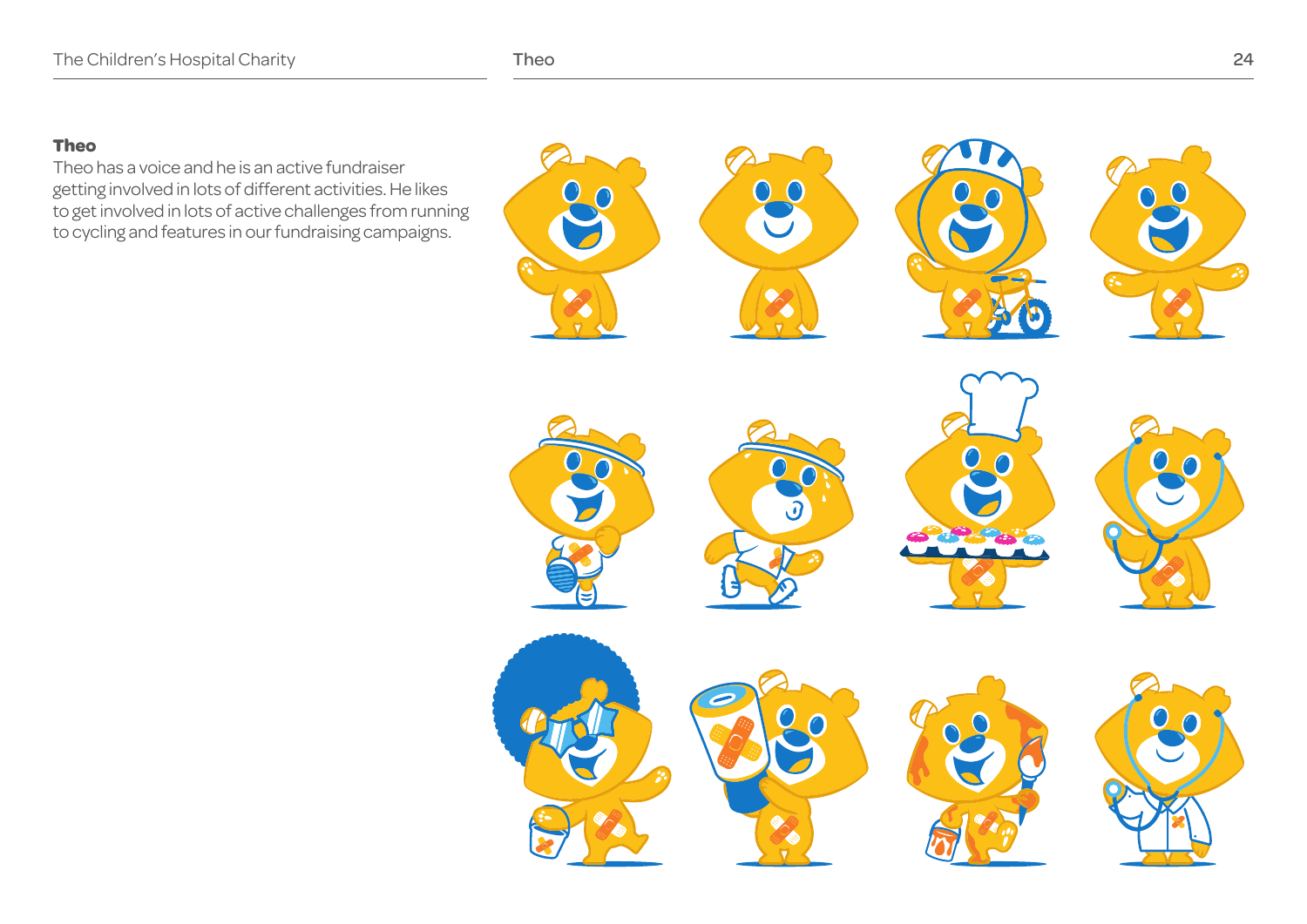# **Artfelt**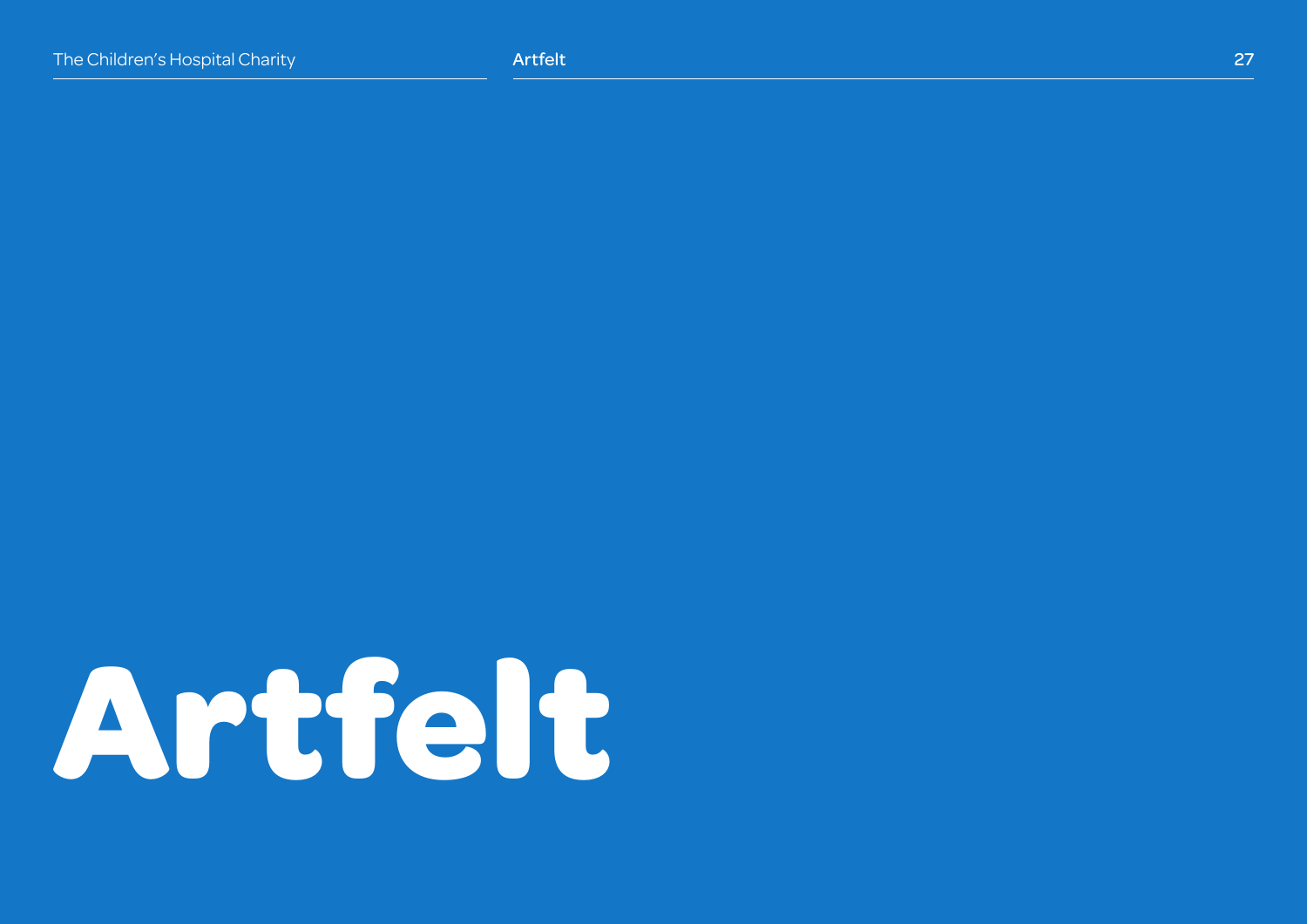